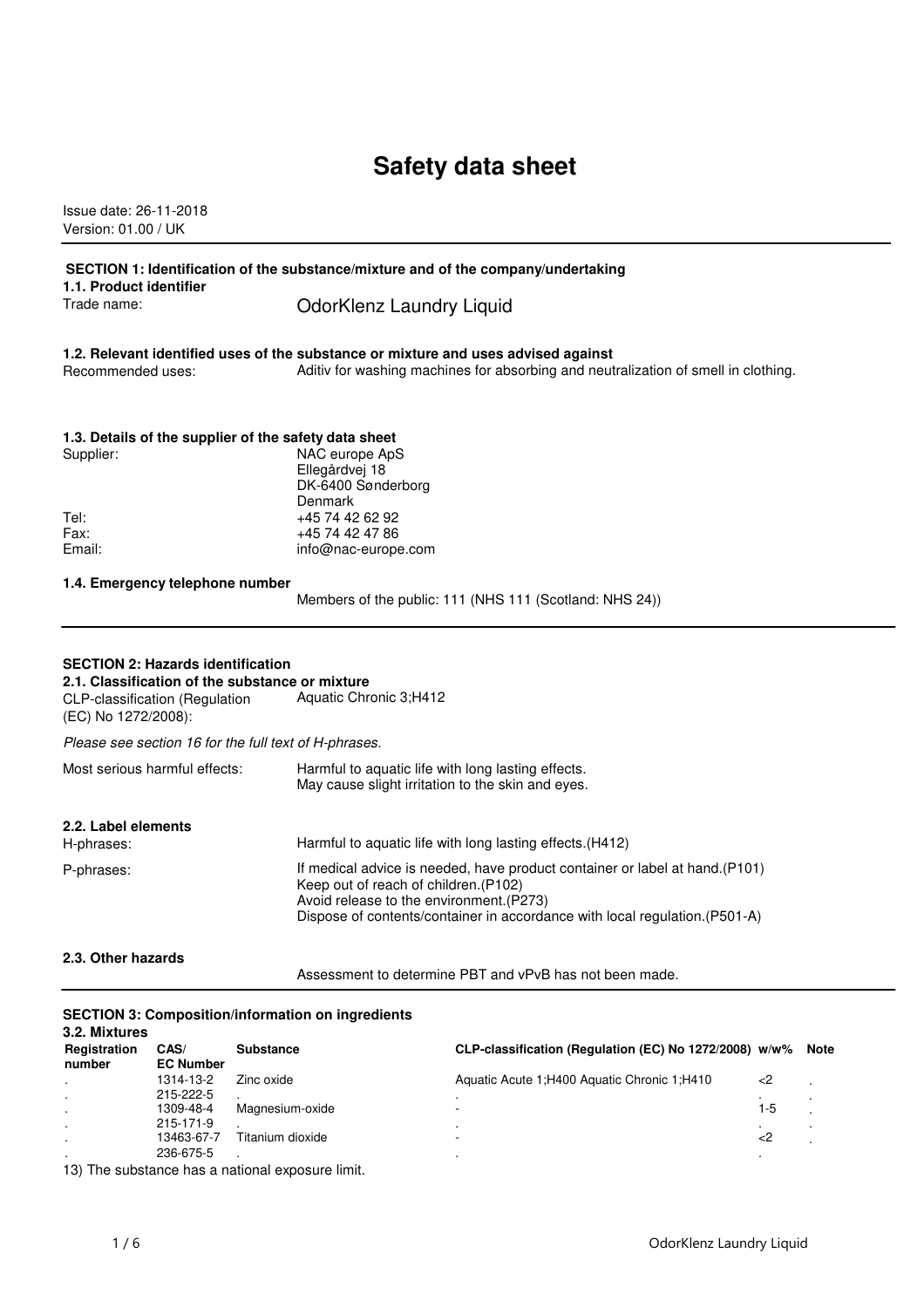| <b>SECTION 4: First aid measures</b><br>4.1. Description of first aid measures |                                                                                                                                                                                                                                                                  |
|--------------------------------------------------------------------------------|------------------------------------------------------------------------------------------------------------------------------------------------------------------------------------------------------------------------------------------------------------------|
| Inhalation:                                                                    | Seek fresh air.                                                                                                                                                                                                                                                  |
| Ingestion:                                                                     | Wash out mouth thoroughly and drink 1-2 glasses of water in small sips. Seek medical advice<br>in case of persistent discomfort.                                                                                                                                 |
| Skin:                                                                          | Remove contaminated clothing. Wash the skin thoroughly with water and continue washing for<br>a long time.                                                                                                                                                       |
| Eyes:                                                                          | Flush with water (preferably using eye wash equipment) until irritation subsides. Seek medical<br>advice if symptoms persist.                                                                                                                                    |
| Other information:                                                             | When obtaining medical advice, show the safety data sheet or label.                                                                                                                                                                                              |
| 4.2. Most important symptoms and effects, both acute and delayed               | May cause slight irritation to the skin and eyes. Ingestion may cause discomfort.                                                                                                                                                                                |
|                                                                                | 4.3. Indication of any immediate medical attention and special treatment needed<br>Treat symptoms. No special immediate treatment required.                                                                                                                      |
| <b>SECTION 5: Firefighting measures</b>                                        |                                                                                                                                                                                                                                                                  |
| 5.1. Extinguishing media<br>Suitable extinguishing media                       | Extinguish with powder, foam, carbon dioxide or water mist. Use water or water mist to cool<br>non-ignited stock.                                                                                                                                                |
| Unsuitable extinguishing media                                                 | Do not use water stream, as it may spread the fire.                                                                                                                                                                                                              |
| 5.2. Special hazards arising from the substance or mixture                     |                                                                                                                                                                                                                                                                  |
|                                                                                | The product is not directly flammable. Avoid inhalation of vapour and fumes - seek fresh air.<br>Product decomposes in fire conditions or when heated to high temperatures, and inflammable<br>and toxic gases may be released.                                  |
| 5.3. Advice for firefighters                                                   |                                                                                                                                                                                                                                                                  |
|                                                                                | Move containers from danger area if it can be done without risk. Avoid inhalation of vapour and<br>flue gases - seek fresh air. Wear Self-Contained Breathing Apparatus (SCBA) with a chemical<br>protection suit only where personal (close) contact is likely. |
| <b>SECTION 6: Accidental release measures</b>                                  |                                                                                                                                                                                                                                                                  |
|                                                                                | 6.1. Personal precautions, protective equipment and emergency procedures                                                                                                                                                                                         |
| For non-emergency personnel:                                                   | Stay upwind/keep distance from source. Stop leak if this can be done without risk. Wear safety<br>goggles if there is a risk of eye splash.                                                                                                                      |
| For emergency responders:                                                      | In addition to the above: Normal protective clothing equivalent to EN 469 is recommended.                                                                                                                                                                        |
| 6.2. Environmental precautions                                                 |                                                                                                                                                                                                                                                                  |
| 6.3. Methods and material for containment and cleaning up                      | Do not discharge large quantities of concentrated spills and residue into drains.                                                                                                                                                                                |
|                                                                                | Contain and absorb spill with sand or other absorbent material and transfer to suitable waste<br>containers. Wipe up minor spills with a cloth.                                                                                                                  |
| 6.4. Reference to other sections                                               | See section 8 for type of protective equipment. See section 13 for instructions on disposal.                                                                                                                                                                     |
| <b>SECTION 7: Handling and storage</b>                                         |                                                                                                                                                                                                                                                                  |
| 7.1. Precautions for safe handling                                             |                                                                                                                                                                                                                                                                  |
|                                                                                | Use the product under well-ventilated conditions. Running water and eye wash equipment must<br>be available. Wash hands before breaks, before using restroom facilities, and at the end of<br>work.                                                              |
| 7.2. Conditions for safe storage, including any incompatibilities              | Store safely, out of reach of children and away from food, animal feeding stuffs, medicines, etc.<br>Do not store with the following: Chlorine-containing compounds.                                                                                             |
| 7.3. Specific end use(s)                                                       | None.                                                                                                                                                                                                                                                            |
|                                                                                |                                                                                                                                                                                                                                                                  |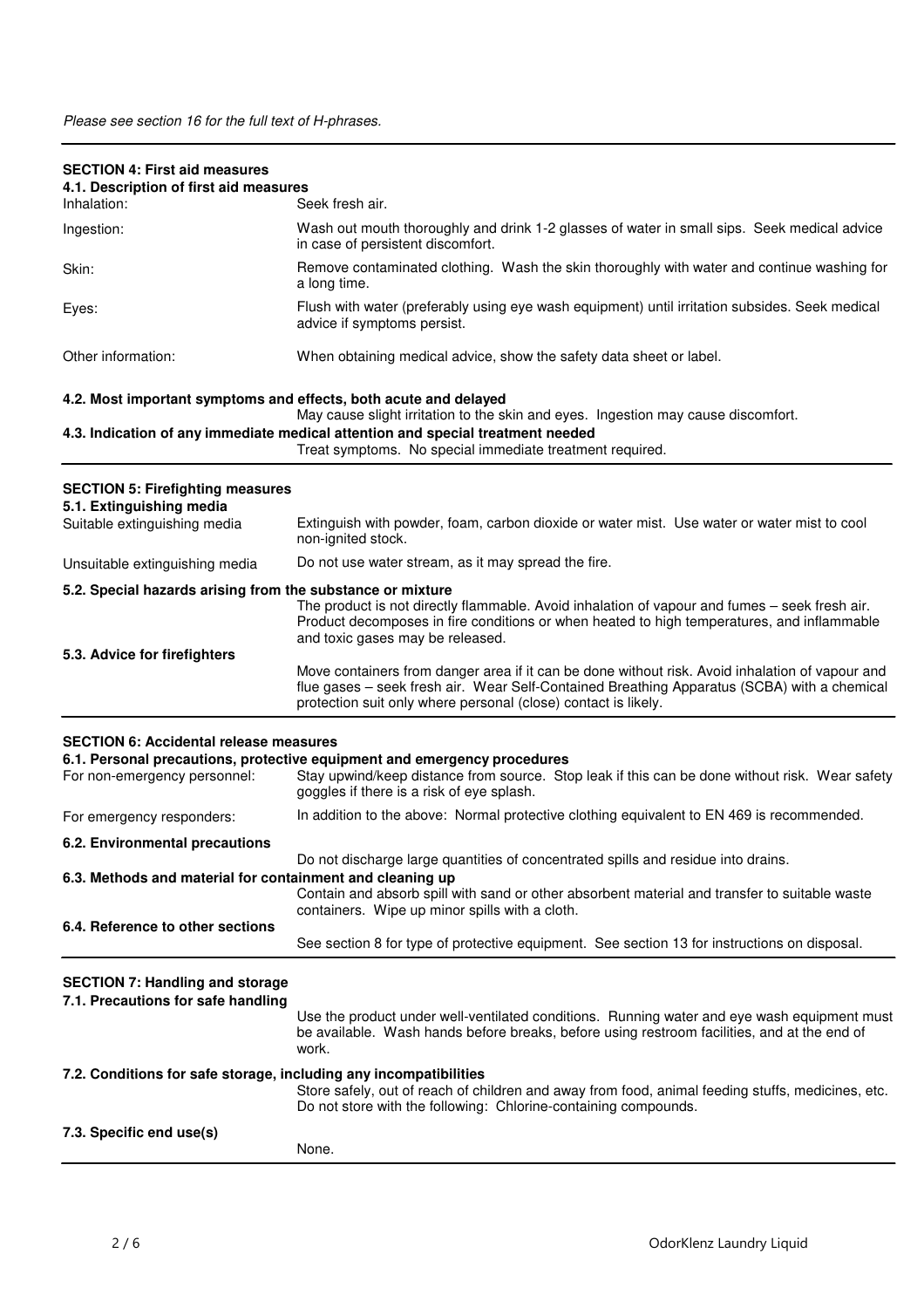### **SECTION 8: Exposure controls/personal protection 8.1. Control parameters**

Occupational exposure limits:

| Occupational cxposure illinis.    |                                                                      |                                                                                              |          |
|-----------------------------------|----------------------------------------------------------------------|----------------------------------------------------------------------------------------------|----------|
| Ingredient:                       |                                                                      | Exposure limit                                                                               | Comments |
| Magnesium-oxide                   |                                                                      | (8h), - (15m) ppm                                                                            |          |
|                                   |                                                                      | $10/4$ (8h), $-/10$ (15m) mg/m3                                                              |          |
| <b>ITitanium dioxide</b>          |                                                                      | (8h), - (15m) ppm                                                                            |          |
|                                   |                                                                      | $10/4$ (8h), $-/-$ (15m) mg/m3                                                               |          |
| Legal basis:                      | EH40/2005 Workplace exposure limits. Last amended August 2018.       |                                                                                              |          |
|                                   |                                                                      |                                                                                              |          |
| Measuring methods:                | hygiene measurements.                                                | Compliance with the stated occupational exposure limits may be checked by occupational       |          |
| 8.2. Exposure controls            |                                                                      |                                                                                              |          |
| Appropriate engineering controls: | Wear the personal protective equipment specified below.              |                                                                                              |          |
| Personal protective equipment,    |                                                                      | Wear safety goggles if there is a risk of eye splash. Eye protection must conform to EN 166. |          |
| eye/face protection:              |                                                                      |                                                                                              |          |
| Personal protective equipment,    | Plastic or rubber gloves recommended. Gloves must conform to EN 374. |                                                                                              |          |
| skin protection:                  |                                                                      |                                                                                              |          |
| Personal protective equipment,    | Not required.                                                        |                                                                                              |          |
| respiratory protection:           |                                                                      |                                                                                              |          |
| Environmental exposure controls:  | Ensure compliance with local regulations for emissions.              |                                                                                              |          |

### **SECTION 9: Physical and chemical properties 9.1. Information on basic physical and chemical properties**

| State:                            | Liquid    |
|-----------------------------------|-----------|
| Colour:                           | Off-white |
| Odour:                            | Odourless |
| Odour threshold:                  | No data   |
| pH (solution for use):            | No data   |
| pH (concentrate):                 | No data   |
| Melting point/freezing point:     | No data   |
| Initial boiling point and boiling | No data   |
| range:                            |           |
| Flash point:                      | No data   |
| Evaporation rate:                 | No data   |
| Flammability (solid, gas):        | No data   |
| Upper/lower flammability limits:  | No data   |
| Upper/lower explosive limits:     | No data   |
| Vapour pressure:                  | No data   |
| Vapour density:                   | No data   |
| Relative density:                 | No data   |
| Solubility:                       | No data   |
| <b>Partition coefficient</b>      | No data   |
| n-octanol/water:                  |           |
| Auto-ignition temperature:        | No data   |
| Decomposition temperature:        | No data   |
| Viscosity:                        | No data   |
| Explosive properties:             | No data   |
| Oxidising properties:             | No data   |
| 9.2. Other information            |           |

None.

### **SECTION 10: Stability and reactivity**

**10.1. Reactivity**

Reacts with the following: Chlorine-containing compounds.

### **10.2. Chemical stability**

The product is stable when used in accordance with the supplier's directions.

### **10.3. Possibility of hazardous reactions**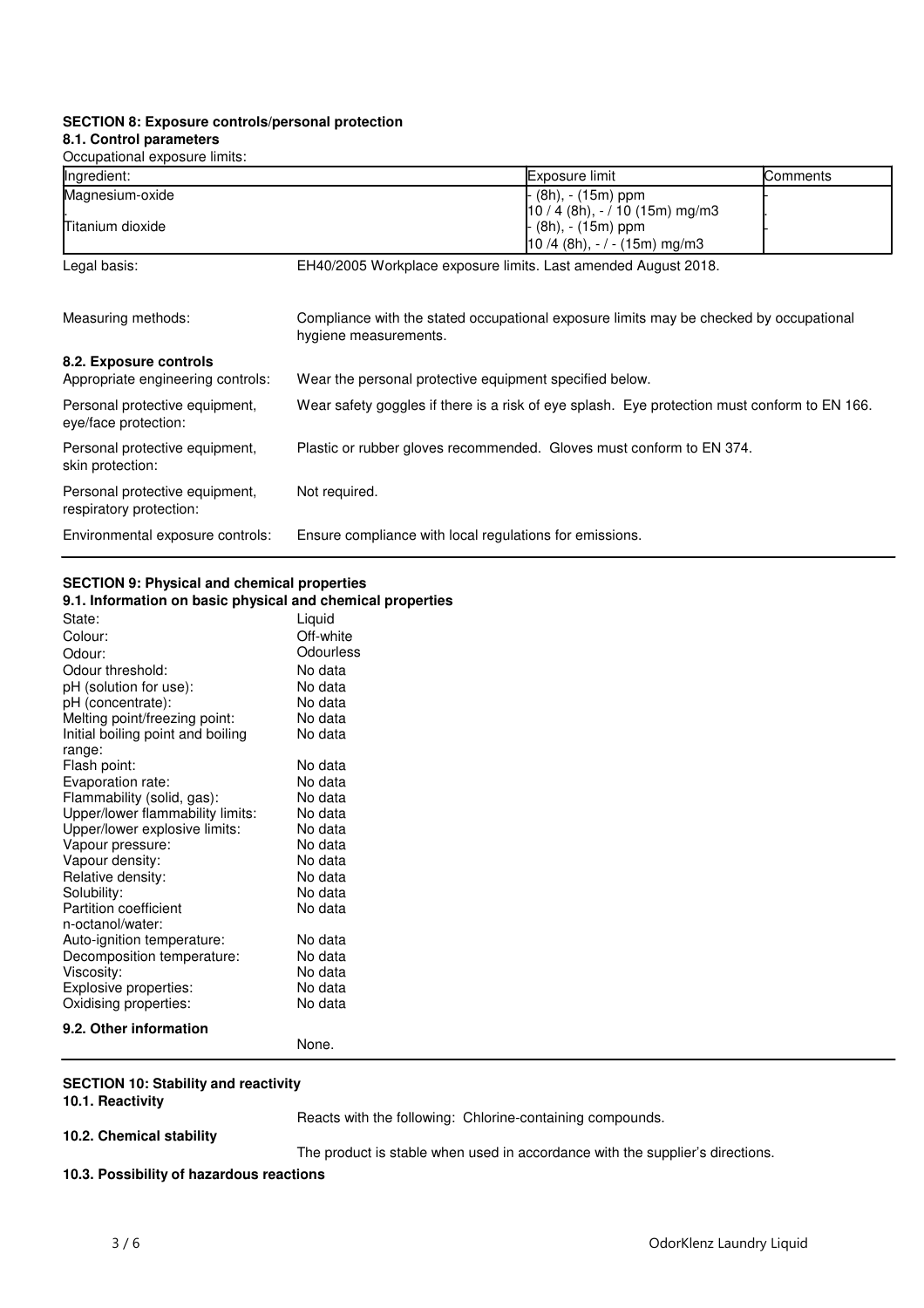|                                        | None known.                                                                                                                    |
|----------------------------------------|--------------------------------------------------------------------------------------------------------------------------------|
| 10.4. Conditions to avoid              |                                                                                                                                |
|                                        | None known.                                                                                                                    |
| 10.5. Incompatible materials           |                                                                                                                                |
|                                        | Chlorine-containing compounds.                                                                                                 |
| 10.6. Hazardous decomposition products |                                                                                                                                |
|                                        | Product decomposes in fire conditions or when heated to high temperatures, and inflammable<br>and toxic gases may be released. |

## **SECTION 11: Toxicological information**

| 11.1. Information on toxicological effects          |                                                                                                                                                                                  |
|-----------------------------------------------------|----------------------------------------------------------------------------------------------------------------------------------------------------------------------------------|
| Acute toxicity - oral:                              | Ingestion may cause discomfort. The product does not have to be classified. Based on existing<br>data, the classification criteria are deemed not to have been met.              |
|                                                     | 1309-48-4: LD50: >5 g/kg<br>1314-13-2: LD50: >2 g/kg                                                                                                                             |
| Acute toxicity - dermal:                            | The product does not have to be classified. Based on existing data, the classification criteria<br>are deemed not to have been met.                                              |
|                                                     | 1314-13-2: LD50: $>$ 5 g/kg<br>13463-67-7: LD50: $>$ 5 g/kg                                                                                                                      |
| Acute toxicity - inhalation:                        | The product does not have to be classified. Test data are not available.                                                                                                         |
| Skin corrosion/irritation:                          | May irritate the skin – may cause reddening. The product does not have to be classified.<br>Based on existing data, the classification criteria are deemed not to have been met. |
|                                                     | 1309-48-4: Not irritating<br>1314-13-2: Not irritating                                                                                                                           |
| Serious eye damage/eye irritation:                  | The product does not have to be classified. Test data are not available.                                                                                                         |
| Respiratory sensitisation or skin<br>sensitisation: | The product does not have to be classified. Test data are not available.                                                                                                         |
| Germ cell mutagenicity:                             | The product does not have to be classified. Test data are not available.                                                                                                         |
| Carcinogenic properties:                            | The product does not have to be classified. Test data are not available.                                                                                                         |
| Reproductive toxicity:                              | The product does not have to be classified. Test data are not available.                                                                                                         |
| Single STOT exposure:                               | Inhalation of vapours may cause irritation to the upper airways. The product does not have to<br>be classified. Test data are not available.                                     |
| Repeated STOT exposure:                             | The product does not have to be classified. Test data are not available.                                                                                                         |
| Aspiration hazard:                                  | The product does not have to be classified. Test data are not available.                                                                                                         |
| Other toxicological effects:                        | None known.                                                                                                                                                                      |

## **SECTION 12: Ecological information**

| 12.1. Toxicity                           |                                                    |
|------------------------------------------|----------------------------------------------------|
|                                          | Harmful to aquatic life with long lasting effects. |
| 12.2. Persistence and degradability      |                                                    |
|                                          | Test data are not available.                       |
| 12.3. Bioaccumulative potential          |                                                    |
|                                          | Test data are not available.                       |
| 12.4. Mobility in soil                   |                                                    |
|                                          | Test data are not available.                       |
| 12.5. Results of PBT and vPvB assessment |                                                    |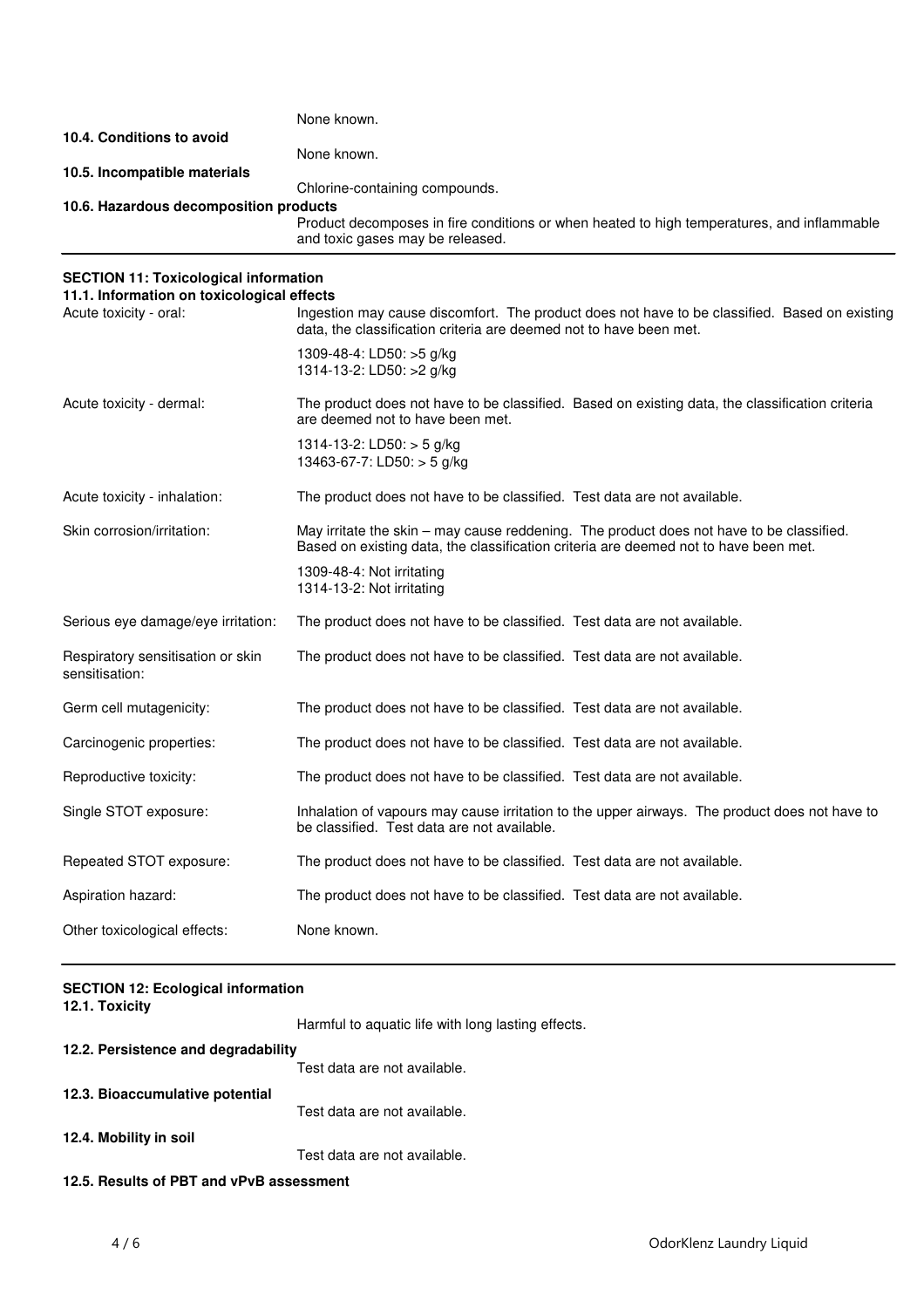No assessment has been made.

### **12.6. Other adverse effects**

None known.

| 13.1. Waste treatment methods | Avoid discharge to drain or surface water.                                                                                                                                                                                    |
|-------------------------------|-------------------------------------------------------------------------------------------------------------------------------------------------------------------------------------------------------------------------------|
|                               | If this product as supplied becomes a waste, it meets the criteria of a hazardous waste (Dir.<br>2008/98/EU). Collect spills and waste in closed, leak-proof containers for disposal at the local<br>hazardous waste site.    |
|                               | EWC code: Depends on line of business and use, for instance 16 03 03 <sup>*</sup> inorganic wastes<br>containing dangerous substances                                                                                         |
|                               | Absorbent/cloth contaminated with the product:<br>EWC code: 15 02 02 absorbents, filter materials (including oil filters not otherwise specified),<br>wiping cloths, protective clothing contaminated by dangerous substances |
|                               | Uncleansed packaging is to be disposed of via the local waste-removal scheme.                                                                                                                                                 |

| 14.1. UN number                    | -                        |
|------------------------------------|--------------------------|
| 14.2. UN proper shipping name      | $\overline{\phantom{0}}$ |
| 14.3. Transport hazard class(es)   | $\sim$                   |
| 14.4. Packing group                | -                        |
| 14.5. Environmental hazards        | $\overline{\phantom{0}}$ |
| 14.6. Special precautions for user | -                        |

**14.7. Transport in bulk according to Annex II of MARPOL and the IBC Code**

-

### **SECTION 15: Regulatory information**

Covered by: Regulation (EC) No 648/2004 of the European Parliament and of the Council of 31 March 2004 on detergents.

**15.1. Safety, health and environmental regulations/legislation specific for the substance or mixture** Special provisions:

### **15.2. Chemical safety assessment**

Chemical safety assessment has not been performed.

| <b>SECTION 16: Other information</b><br>Abbreviation explanations: | PBT: Persistent, Bioaccumulative and Toxic<br>vPvB: Very Persistent and Very Bioaccumulative<br>STOT: Specific Target Organ Toxicity                                                                  |
|--------------------------------------------------------------------|-------------------------------------------------------------------------------------------------------------------------------------------------------------------------------------------------------|
| Classification method:                                             | Calculation based on the hazards of the known components.                                                                                                                                             |
| H-phrases:                                                         | H400 Very toxic to aquatic life.<br>H410 Very toxic to aquatic life with long lasting effects.<br>H412 Harmful to aquatic life with long lasting effects.                                             |
| Training:                                                          | A thorough knowledge of this safety data sheet should be a prerequisite condition.                                                                                                                    |
| Other information:                                                 | This safety data sheet has been prepared for and applies to this product only. It is based on our<br>current knowledge and the information that the supplier was able to provide about the product at |